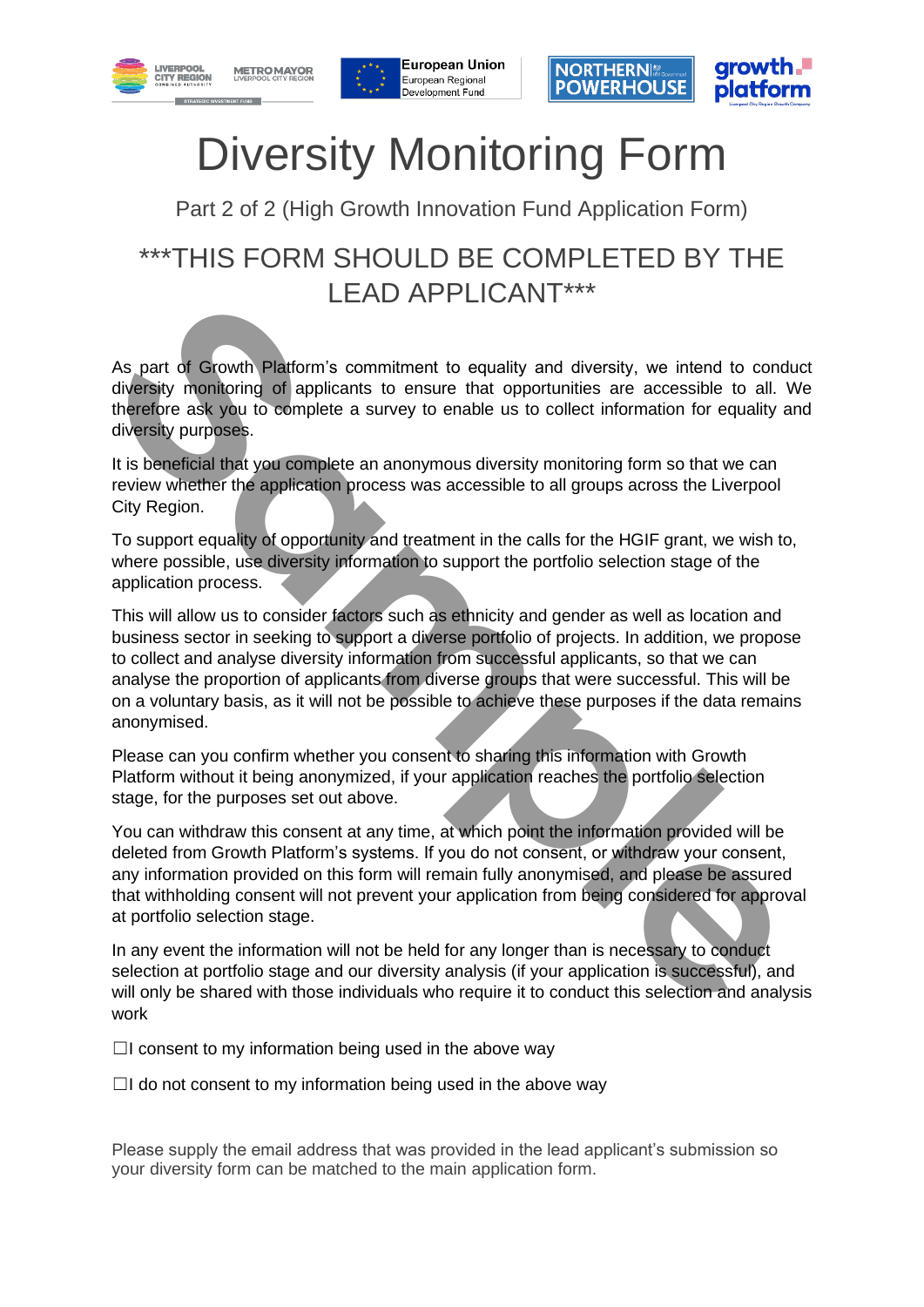





Information from this application will be processed in accordance with the General Data Protection Regulation and for purposes connected with your grant application and your proposed project only. Any information provided in the diversity survey, unless permission is granted otherwise, will be anonymised, and used for diversity monitoring purposes only. All information will be held securely on computer and in a relevant secure filing system.

Growth Platform treats personal data collected during the grant application process in accordance with its data protection policy. Information about how your data is used and the basis for processing your data is provided in Growth Platform's the privacy notice. www.LCRHighGrowthProgramme.co.uk

#### **Gender Identity**

### **What is your gender identity?**

- Male (including trans male)
- Female (including trans female)
- Non-binary
- Prefer not to say
- Prefer to self-describe as (please specify)

#### **Do you identify as Trans?**

- Yes
- No
- Prefer not to say

#### **Disability**

**Do you consider yourself to have a disability or impairment that has (or would have without treatment) a long-term adverse effect on your ability to conduct your day-today business activities?** basis for processing your data is provided in Growth Platform's the privacy notice<br>
sender Identity<br>
What Is your gender Identity?<br>
What Is your gender Identity?<br>
What Is your gender Identity?<br>
What Is your gender Identity

- Yes / No
- Prefer not to say
- Mobility/Manual Dexterity Visual Impairment Hearing Impairment
- Mental Health / Cognitive Impairment Dyslexia
- Other (please specify)

#### **Ethnic Origin**

#### **Which category you feel you identify with? Please select the appropriate option.**

- White
- English Welsh Scottish Northern Irish
- Gypsy or Traveler / Other white background
- Mixed
- White and Black Caribbean White and Black African White and Asian
- Other mixed/multiple background
- Asian and Asian British
- Indian Pakistani Bangladeshi Chinese
- Black or Black British
- African Caribbean
- Other Black background